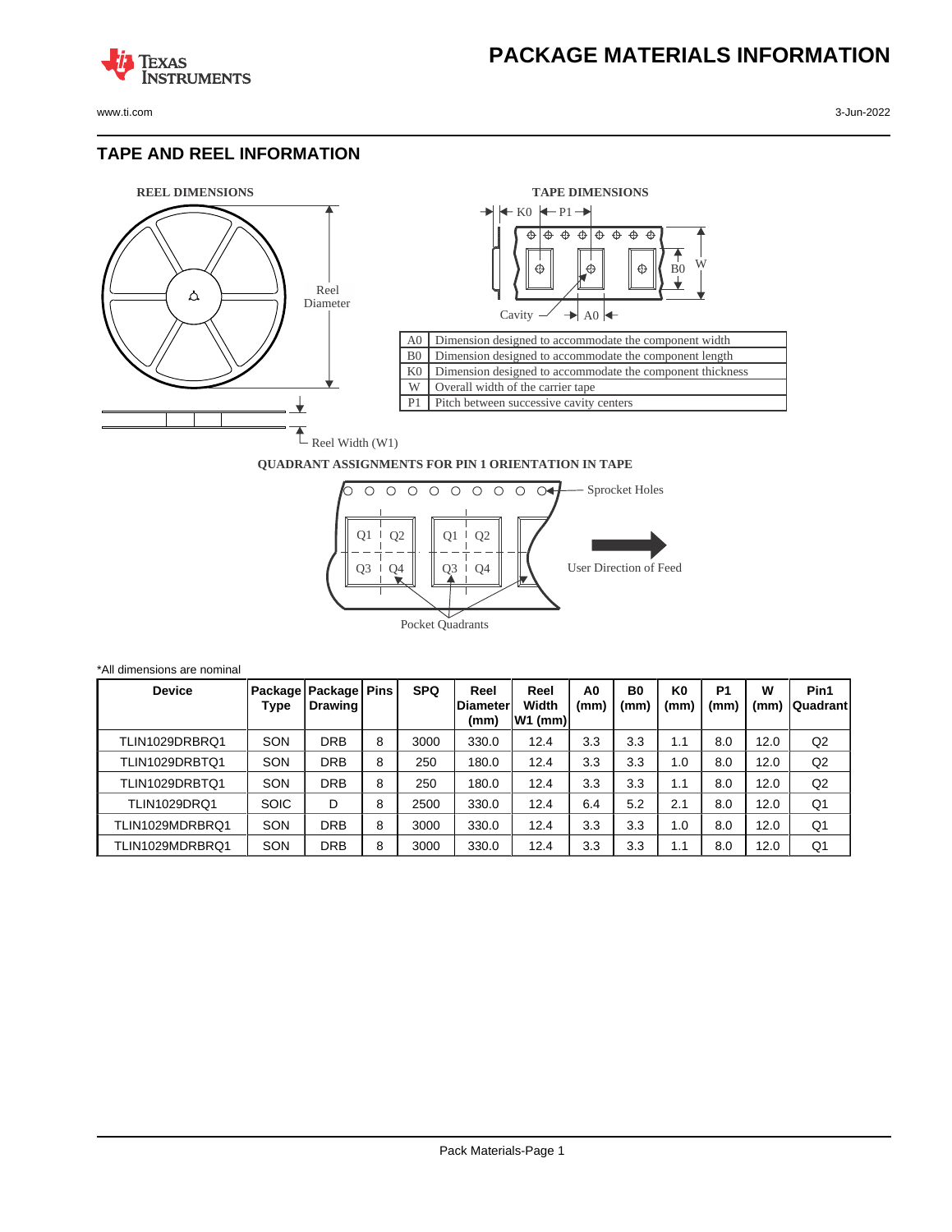

www.ti.com 3-Jun-2022

# **PACKAGE MATERIALS INFORMATION**



| <b>Device</b>       | Package Type | <b>Package Drawing</b> | <b>Pins</b> | <b>SPQ</b> | Length (mm) | Width (mm) | Height (mm) |
|---------------------|--------------|------------------------|-------------|------------|-------------|------------|-------------|
| TLIN1029DRBRQ1      | SON          | <b>DRB</b>             | 8           | 3000       | 367.0       | 367.0      | 35.0        |
| TLIN1029DRBTQ1      | SON          | <b>DRB</b>             | 8           | 250        | 213.0       | 191.0      | 35.0        |
| TLIN1029DRBTQ1      | SON          | <b>DRB</b>             | 8           | 250        | 210.0       | 185.0      | 35.0        |
| <b>TLIN1029DRO1</b> | <b>SOIC</b>  | D                      | 8           | 2500       | 366.0       | 364.0      | 50.0        |
| TLIN1029MDRBRQ1     | SON          | <b>DRB</b>             | 8           | 3000       | 367.0       | 367.0      | 38.0        |
| TLIN1029MDRBRQ1     | SON          | <b>DRB</b>             | 8           | 3000       | 367.0       | 367.0      | 35.0        |